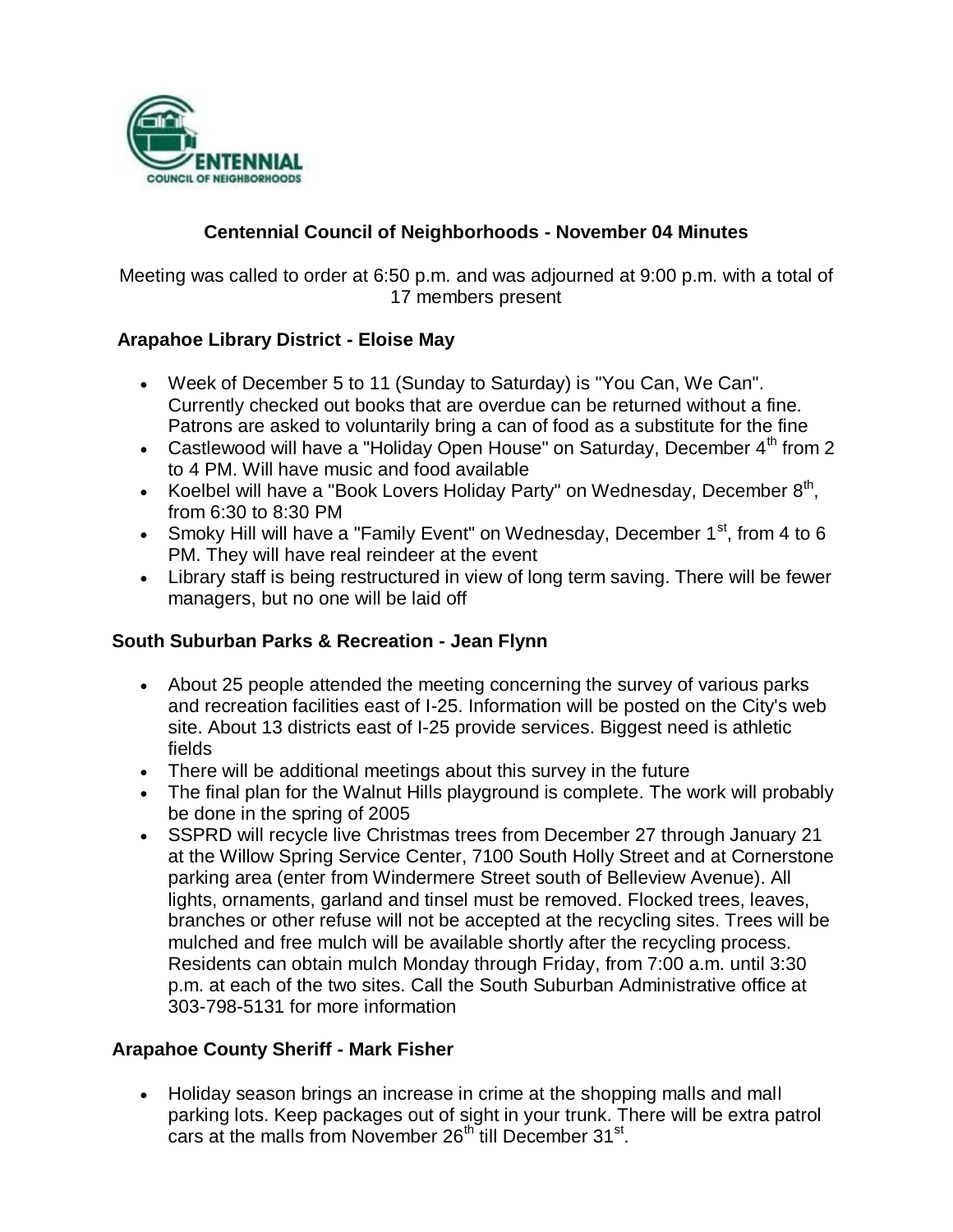- Arapahoe Sheriff's Office will have a "Safety" booth, complete with puppet shows, at Southglenn mall, December  $4<sup>th</sup>$  from 10 AM till 2 PM
- Several recent arrests of various criminal activities were described (stolen credit cards, several stolen vehicles, meth labs, assault & kidnapping, burglaries at Fiore's restaurant, and Cherry Knolls Liquors)

## **Cunningham Fire District - Jerry Rhodes**

- Be extra careful of candles, wiring, overloading electrical circuits, etc during the holidays
- Parts of Ward 4 of Centennial unanimously voted to be included in the Cunningham Fire district
- Parker Fire District announced changes in personnel: Division Chief Jim Drummond to Administrative Services, Division Chief Bob Baker to Emergency Operations, Division Chief Vince Turner to Community Safety Services. Tracie Minoggie was hired as Public Safety Educator. Division Chief John York and Public Safety Educator John Wood are retiring
- All the fire districts are hiring new fire fighters, some as replacements, and some as additional personnel
- All fire districts in Colorado continue to take WMD classes from Homeland Security. Arapahoe County's CERT program has been very successful this year, and had the largest group of graduates in the state. Classes will continue next year
- Fire Prevention open houses in the various fire districts were well attended during the month of October
- Littleton & Cherry Creek school districts are conducting a Community Asset Program to help the community youth to help prevent youth crime and build better citizens. There will be a Youth/Adult Summit on March  $12<sup>th</sup>$ , 2005, probably at Grandview School at 8 AM. The youth have requested that more "senior" members of the community be involved

## **Arapahoe Park & Recreation - Rebecca Nash**

- The new recreation center opened last Saturday
- The skate park is finished, but will not officially open until the spring of 2005

## **Presentation - Clerk of Municipal Court - Penny Verhoeff**

- Court for City of Centennial has been in operation for a year. Has processed about 13800 traffic violations so far
- Currently have five full time clerks in addition to Ms. Verhoeff
- Court will hopefully start processing code enforcement violations in late spring/early summer of 2005
- Currently, the court expense/fine income ratio is very close. When code enforcement violations start, expenses will probably increase
- Approximately 70% of traffic violators mail in the fine, and about 2 to 5% of the remaining 30% actually go to trial, the rest are plea-bargained. About 1/3 to 1/2 of violators are citizens of Centennial, about 1/3 are from Aurora, and the rest are from all over the metro area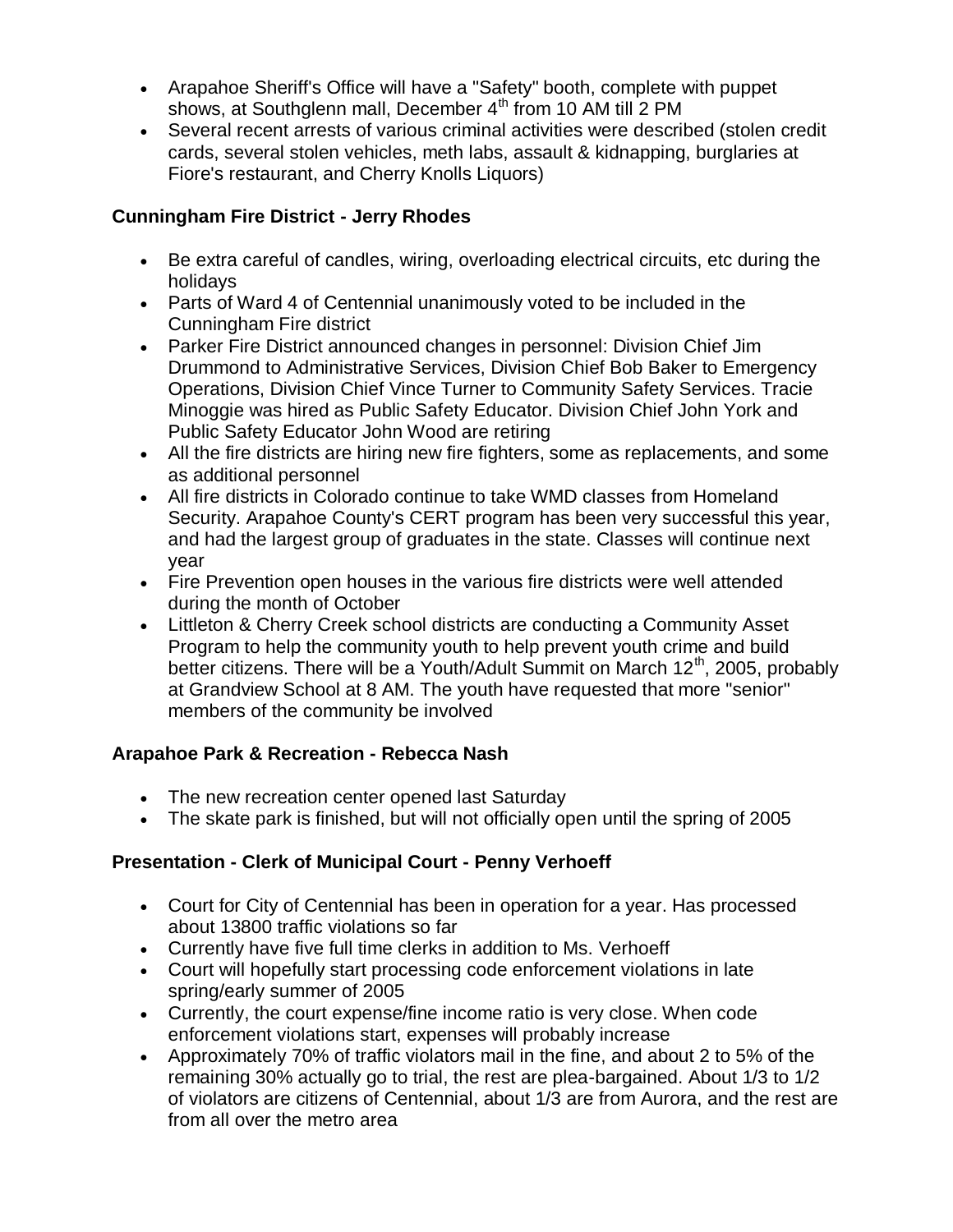Court sessions are on Mondays, starting at 1 PM, and Tuesdays, starting at 6 PM

## **Presentation - Community Publishers - Lee Cayce**

- Community Publishers publishes monthly HOA newsletters at no cost to the HOA (except for USPS postage). There may be modest start-up costs, and for labeling, inserts, special editions, and non-resident copies
- Information from the HOA is provided to Community publishers, and they add community news (Library, South Suburban Recreation, Fire and Sheriff), general interest items, and seasonal messages, including pictures
- Advertising (completely managed by Community Publishers) pays for the publication of the newsletter. They will honor any existing HOA advertising contracts. Advertisers are usually real estate agents, painters, electricians, plumbers, carpenters, etc.
- Smaller HOAs may be combined with other surrounding HOAs for advertising purposes (need about 1000 homes as a minimum, or located close to another existing client), but each HOA gets its own personalized newsletter
- Call Lee Cayce at 303-978-0735 for more information

## **Presentation - Cunningham Fire - Jerry Rhodes, David Markham**

- New Fire Station proposed for 16758 East Smoky Hill Road in the Albertson's shopping center adjacent to Midas Muffler. There will be no new or increased taxes required for this construction
- Will be a 3 bay structure with architectural features designed to compliment other structures in the shopping center. Main floor will be about 6,110 sq. ft., second floor will be about 3,000 sq. ft., and the basement will be about 1,400 sq. ft.
- Re-location of the fire station to this address will allow a  $4 1/2$  minute emergency response time for this service area, 90% of the time
- Existing Station 2 (5600 S Tower Road) will be maintained as a Quartermaster station to store reserve equipment and supplies. An emergency phone will be maintained at the west entrance of this facility. This station can be reopened an as emergency fire station in the event of a disaster or major emergency
- Will use existing southern access road to Buckley Road, segregating emergency traffic from the vehicle & pedestrian traffic in the shopping center. Emergency traffic control signals will be installed to control traffic on Buckley Road and, if necessary, Smoky Hill Road
- Operating procedures regarding use of lights and sirens will be adjusted to minimize impact on surrounding homeowners, while still complying with state laws
- Fire District is asking for feedback from citizens. Contact David Markham at dmarkham@cfpd.org or 303-755-9202 ext. 1101

# **CenCON Reports - President - Cathy Noon**

- The results from the recent survey of various parks and recreation facilities east of I-25, within the City of Centennial are available
- C470 commission will have Open Houses. They want to have an on/off interchange at Colorado Blvd. Meetings are December  $13<sup>th</sup>$  and  $15<sup>th</sup>$ , 5 PM to 8